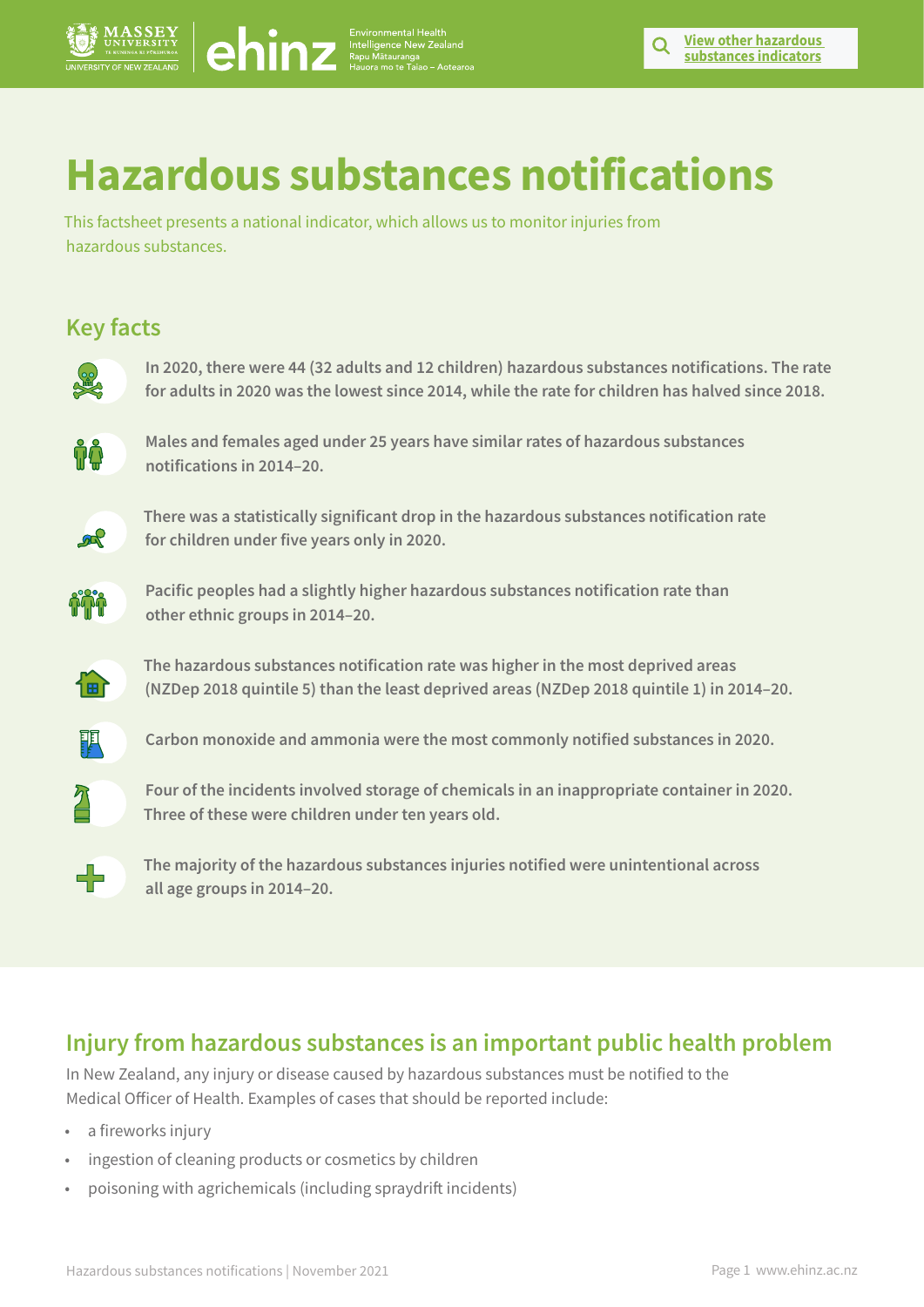- unintentional carbon monoxide poisoning
- illness caused by exposure to solvents or chlorine
- contact dermatitis due to chemicals
- huffing of butane and other hydrocarbons.

Many substances can be found in the kitchen, bathroom, workplace, garage or utility shed. If users do not follow label instructions, this can lead to injuries from hazardous substances (Ministry of Health 2019). Adverse health effects can be acute (short term) or chronic (long term). Typical acute health effects include headache, nausea or vomiting, and skin corrosion, while chronic health effects include asthma, dermatitis, nerve damage or cancer (Worksafe 2017).

Children, particularly under five years old are at much greater risk from hazardous substances exposures than any other age groups. For more information, see the '**[Unintentional hazardous substances exposures in children](https://www.ehinz.ac.nz/indicators/hazardous-substances/unintentional-hazardous-substance-exposures-in-children-014-years/)  [\(0– 14 years\)](https://www.ehinz.ac.nz/indicators/hazardous-substances/unintentional-hazardous-substance-exposures-in-children-014-years/)**' factsheet.

This factsheet reports on hazardous substance injury notifications from the Hazardous Substances Disease and Injury Reporting Tool (HSDIRT) which was developed in 2013. It includes data on substances covered by the Hazardous Substances and New Organisms Act (HSNO) 1996 and Health Act 1956.

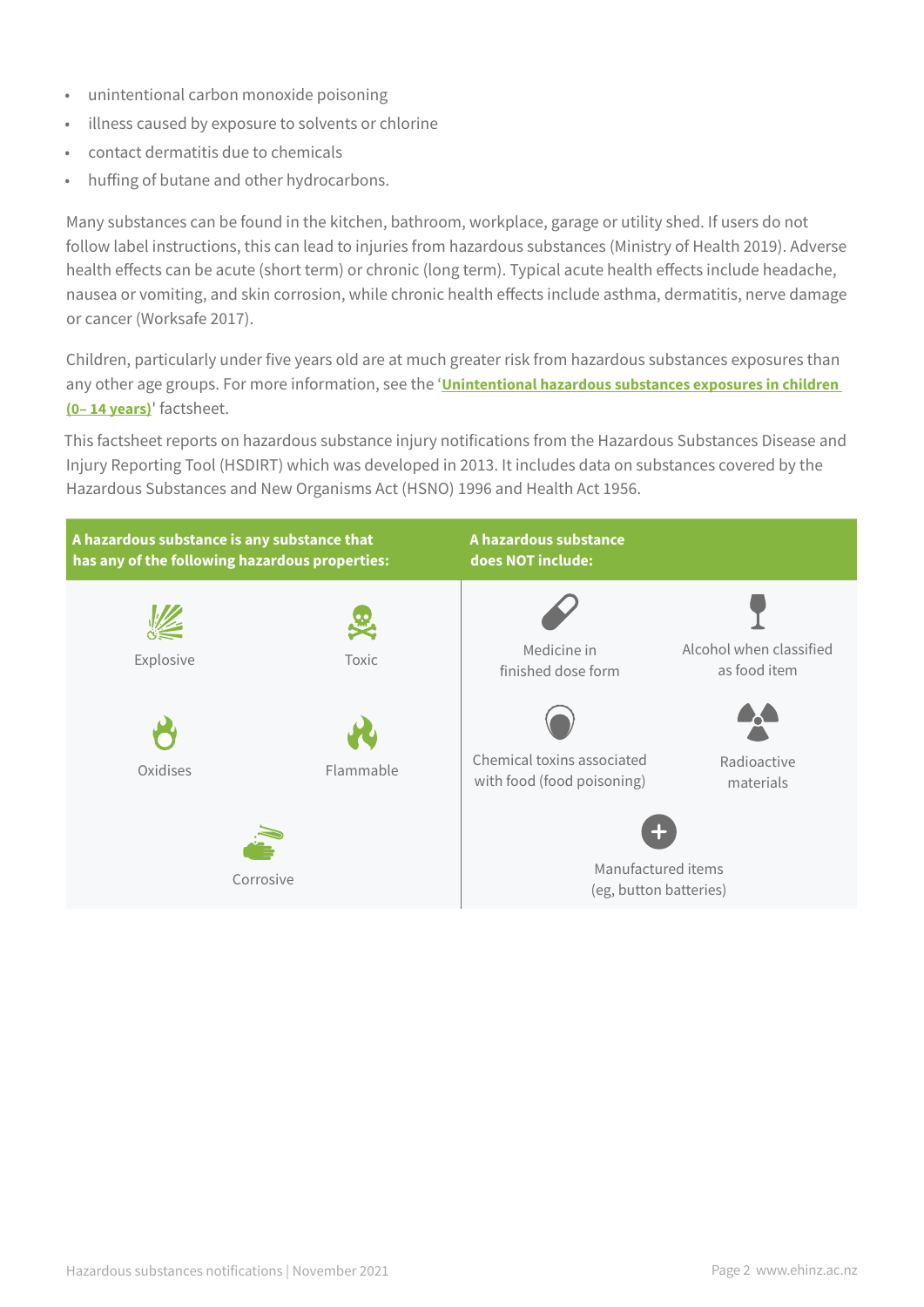### **Adult notification rate was the lowest since 2014, while the rate for children has halved since 2018**

There were a total of 44 hazardous substance notifications in 2020, 32 of which were adults (15 years and over), and 12 were children (0 to 14 years) (Figure 1).

The hazardous substances notification rate for adults in 2020 (0.8 per 100,000) was the lowest since 2014. The rate for children remained fairly stable between 2014 and 2017, but increased in 2018. Since then, the rate has halved, dropping from 3.0 per 100,000 in 2018 to 1.2 per 100,000 in 2020.

Lower notification rates in 2020 for both adults and children may have been impacted by the COVID-19 nationwide lockdown.





**Note 1:** Cases where age was unknown or not entered have been excluded from the above graph.

**Note 2:** 95% confidence intervals have been presented as error bars. See Metadata for more information on how to interpret this graph. **Source:** Hazardous Substances Disease and Injury Reporting Tool (HSDIRT) 2021.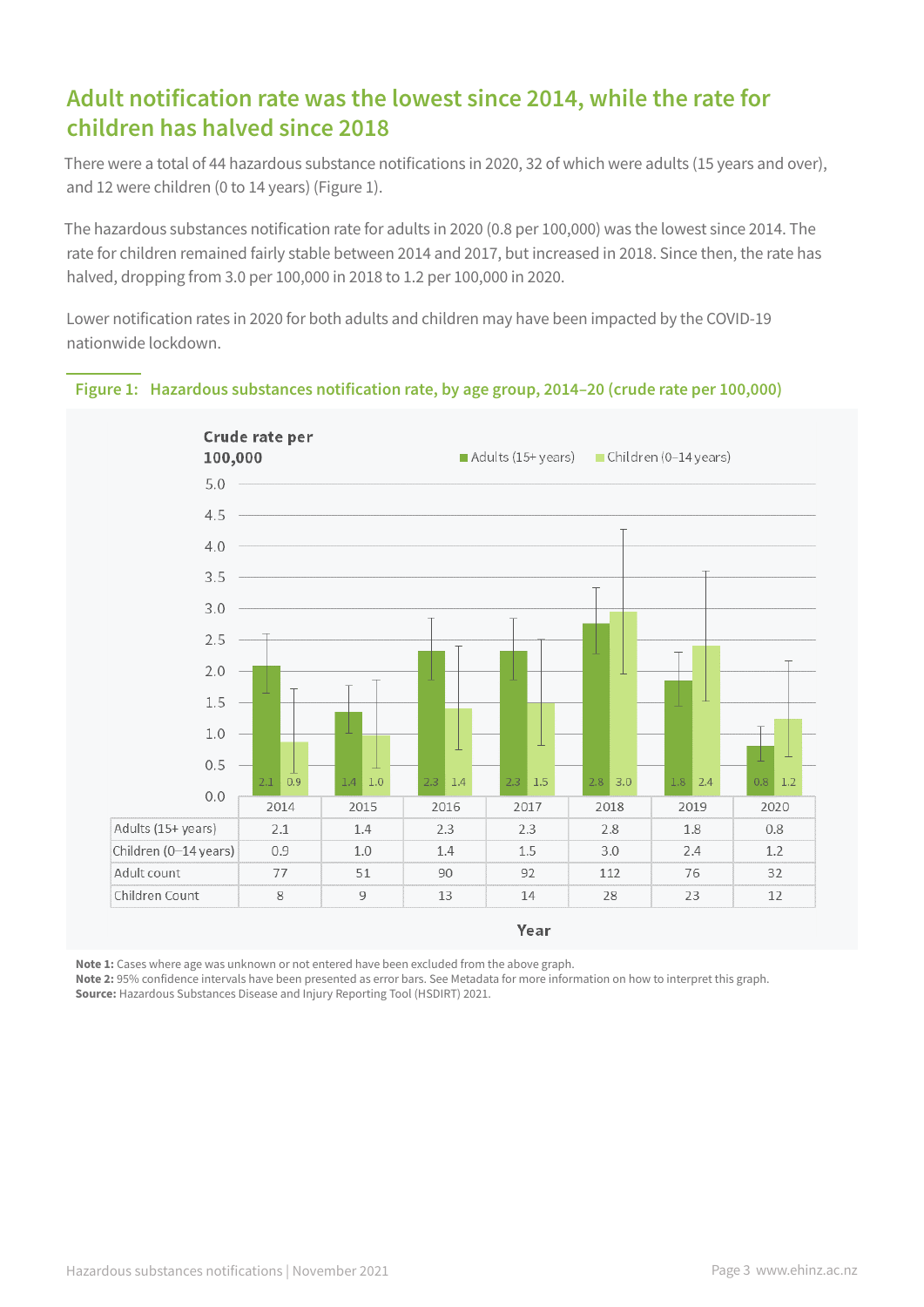# **Males and females aged under 25 years have similar rates of hazardous substances notifications in 2014–20**

In 2020, the majority (61.4%) of the hazardous substances notifications were males (27 notifications). Since 2014, the percentage of notifications in males ranges from 53–65%.

From 2014–20, males and females aged under 25 years have similar rates of hazardous substances notifications (Figure 2). However, for people aged 25 years and over, the notification rates were statistically significantly higher for males than females.





**Note:** 95% confidence intervals have been presented as error bars. See Metadata for more information on how to interpret this graph. **Source:** Hazardous Substances Disease and Injury Reporting Tool (HSDIRT) 2021.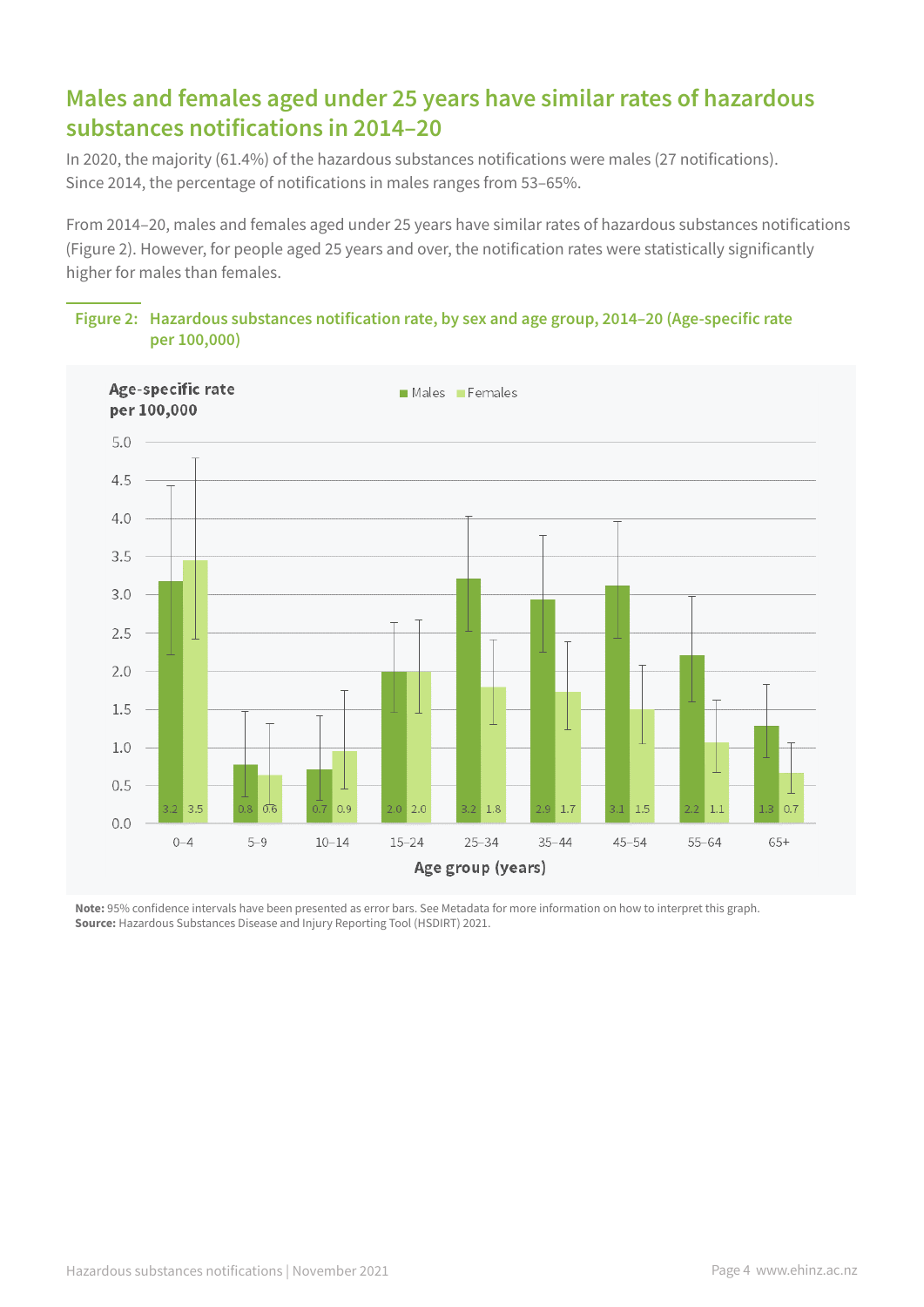# **A significant drop in the hazardous substances notification rate for children under five years in 2020**

In 2020, the hazardous substances notification rate in the 0–4 year age group has dropped significantly, from 6.6 per 100,000 (20 notifications) in 2019 to 2.9 per 100,000 (9 notifications) in 2020. In that year, although the rates were somewhat have decreased in other age groups, but the decrease were not statistically significant (Figure 3).





**Note:** \*The rate is suppressed due to an unreliable estimate with small numbers. See Metadata for more information on how to interpret this graph. **Source:** Hazardous Substances Disease and Injury Reporting Tool (HSDIRT) 2021.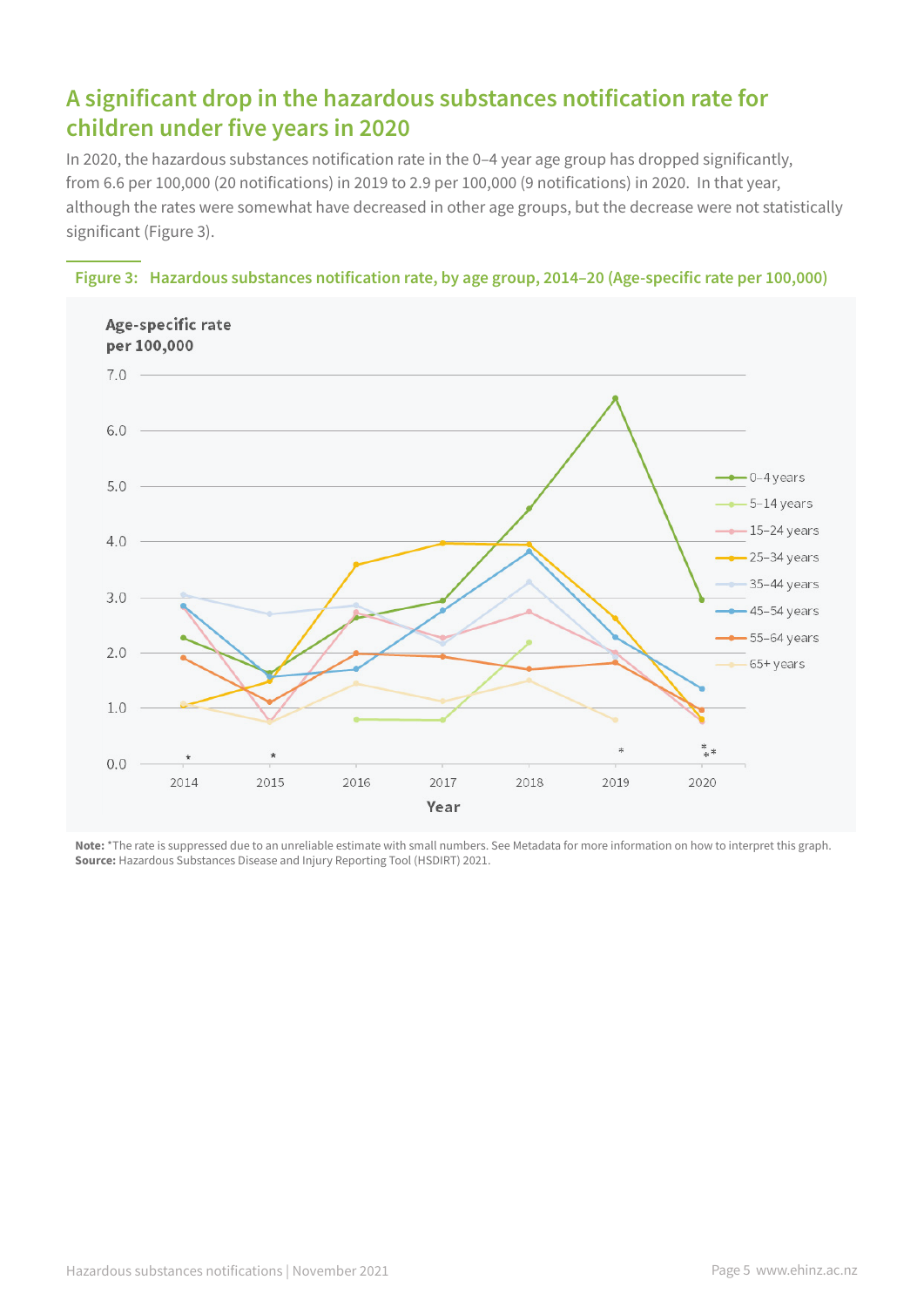# **Pacific peoples had a slightly higher hazardous substances notification rate than other ethnic groups**

In 2020, of the 40 notifications with known ethnicity, 72.5% (29) were of European/Other ethnicity, 17.5% (7) were Pacific peoples, 5.0% (2) were Māori and 5.0% (2) were Asian.

In 2014–20, Pacific peoples had a slightly higher hazardous substances notification rate than other ethnic groups, with the rate of 2.0 per 100,000 (44 notifications) (Figure 4).



### **Figure 4: Hazardous substances notifications rate, by ethnicity (prioritised), 2014–20 (crude rate per 100,000)**

**Note:** 95% confidence intervals have been presented as error bars. See Metadata for more information on how to interpret this graph. **Source:** Hazardous Substances Disease and Injury Reporting Tool (HSDIRT) 2021.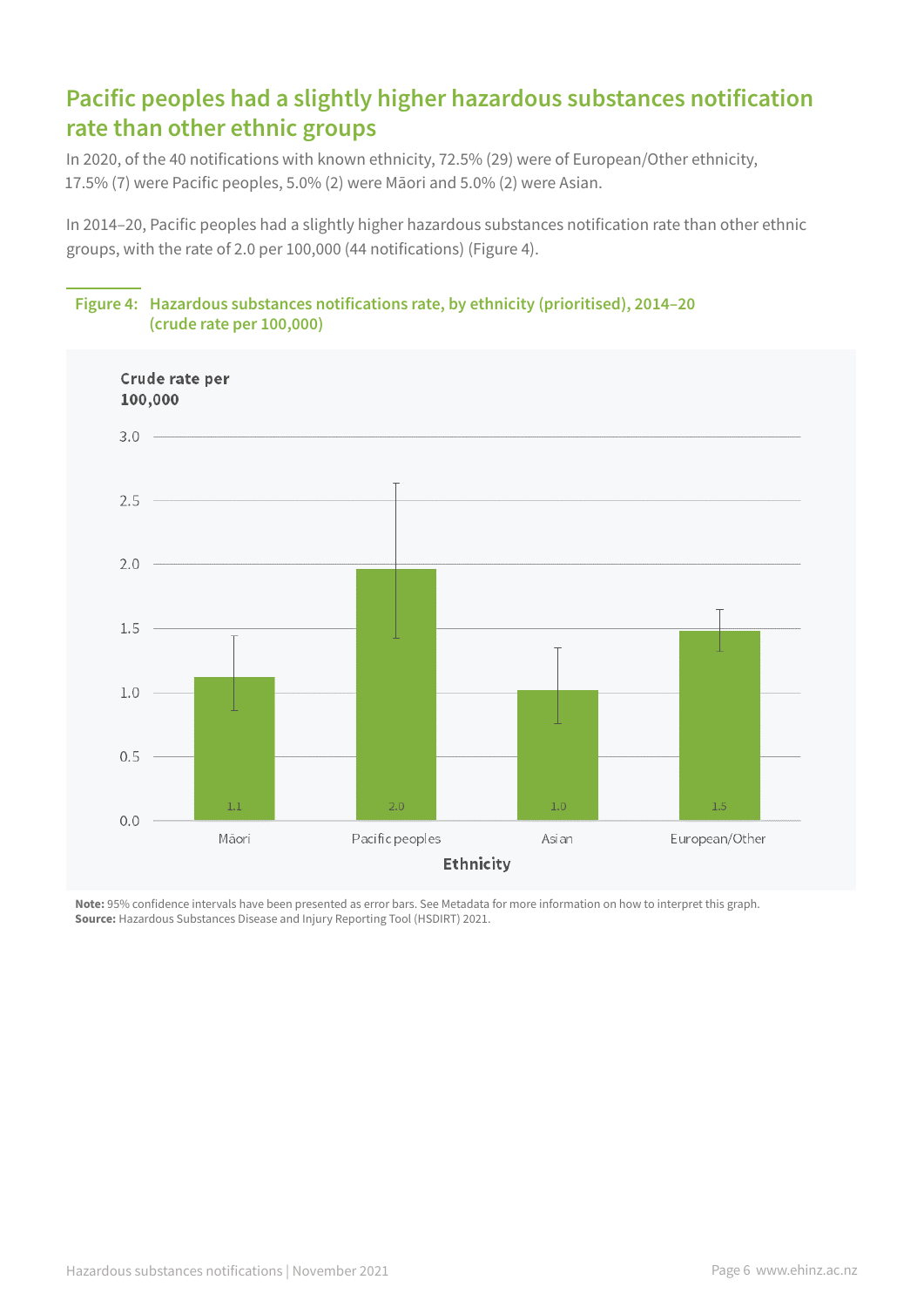### **Higher hazardous substances notification rates in the most deprived areas**

In 2020, of the 42 notifications with known level of socioeconomic deprivation in New Zealand:

- 28.6% (12) of the people were living in quintile 2
- 28.6% (12) were in quintile 3
- 19.0% (8) were in quintile 5
- 14.3% (6) were in quintile 4 and
- 9.5% (4) were in quintile 1.

In 2014–20, there is an increasing rate of hazardous substance injury notifications with increasing NZDep Quintile levels (from least deprived to most deprived) (Figure 5).

#### **Figure 5: Hazardous substances notification rate, by NZ Deprivation 2018 quintiles, 2014–20 (crude rate per 100,000)**



**Note:** 95% confidence intervals have been presented as error bars. See Metadata for more information on how to interpret this graph. **Source:** Hazardous Substances Disease and Injury Reporting Tool (HSDIRT) 2021.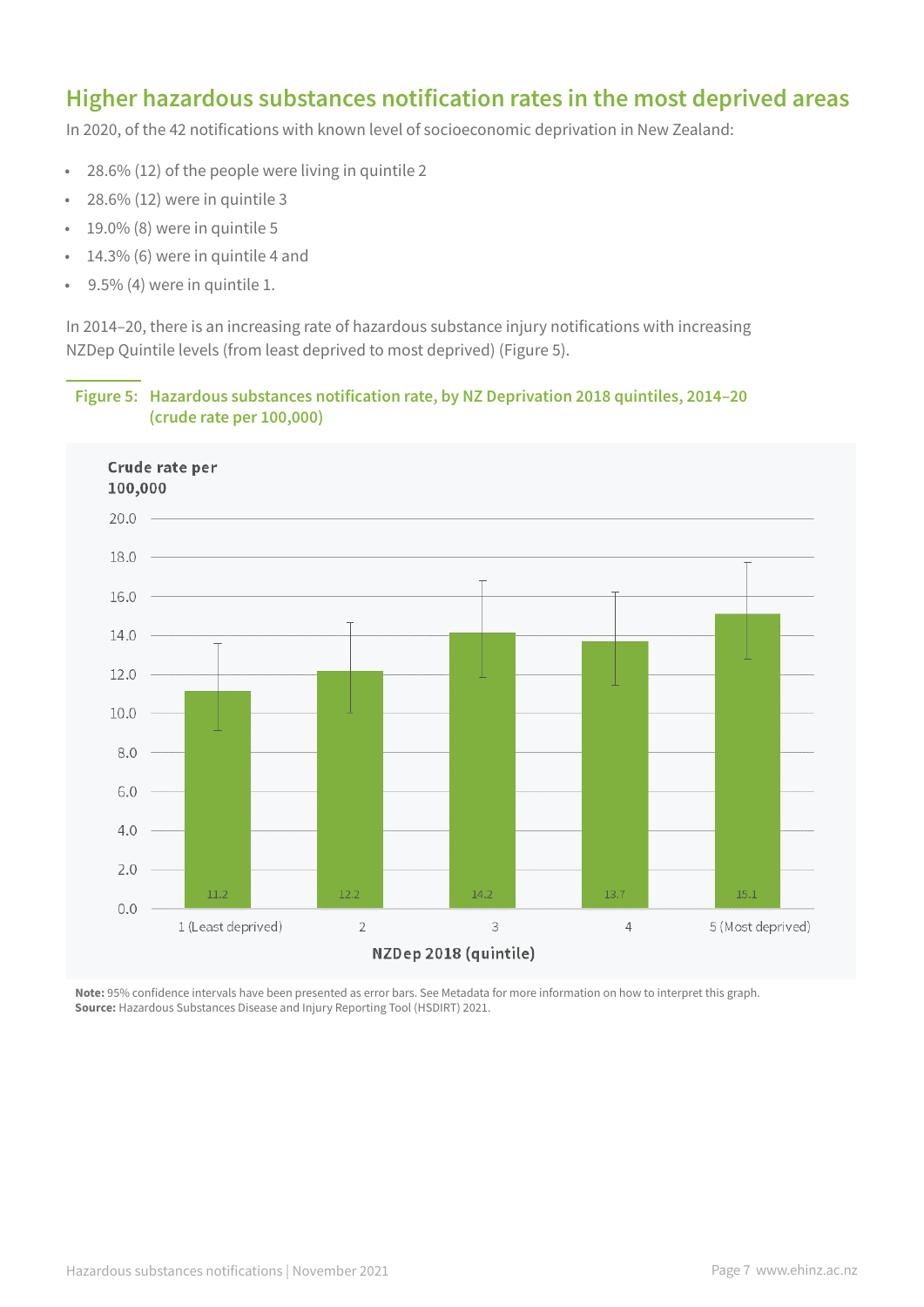# **Higher hazardous substances notifications rates in Hutt Valley, Wairarapa and Capital & Coast DHBs**

In 2014–20, people living in the Hutt Valley, Wairarapa and Capital & Coast DHBs had higher rates of hazardous substances notifications compared to other DHBs (Figure 6). This was the same in 2014–19. These are most likely due to increased use of the HSDIRT in these areas rather than an increased exposure to hazardous substances. Rates in Lakes, West Coast, South Canterbury and Southern DHBs were suppressed due to low numbers of notifications (<5) reported.





**Note 1:** 95% confidence intervals have been presented as error bars. See Metadata for more information on how to interpret this graph. **Note 2:** \*The rate is suppressed due to an unreliable estimate with small numbers. See Metadata for more information on how to interpret this graph. **Source:** Hazardous Substances Disease and Injury Reporting Tool (HSDIRT) 2021.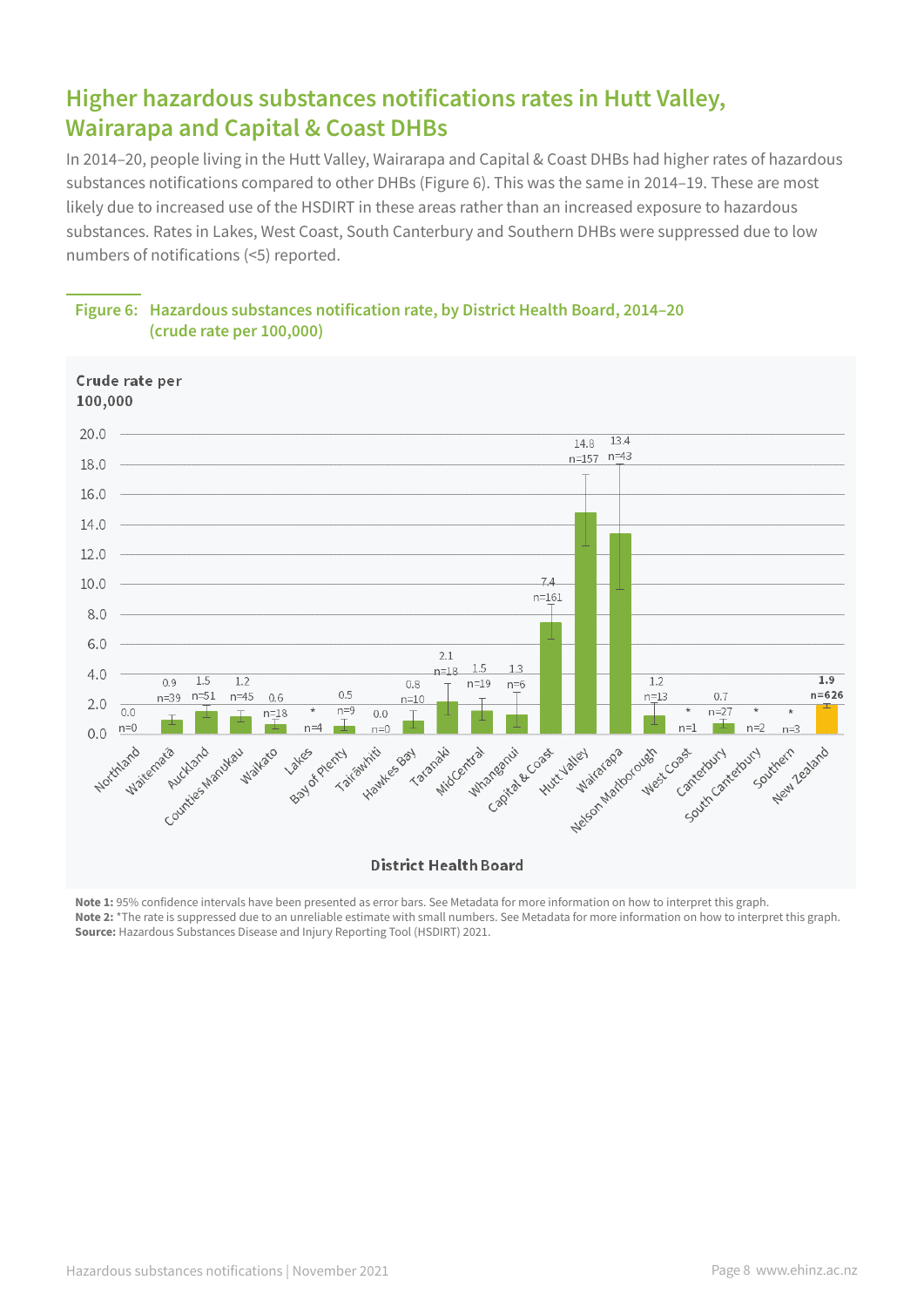### **Ammonia and carbon monoxide were the most commonly notified substances in 2020**

In 2020, the most commonly identified substances were carbon monoxide (5 notifications) and ammonia (4 notifications) (Figure 7). In 2019, bleach/sodium hypochlorite, carbon monoxide and cleaning agent were the mostly commonly reported substances.

In 2020, 40.9% (18) of the substances were household chemicals, 36.4% (6) were industrial chemicals, 15.9% (7) were other chemicals and 6.8% (3) were agrichemicals.

In 2020, there were four incidents where accidental ingestion occurred due to inappropriate storage of chemicals in bottles other than their original containers. Three of these were children under the age of ten years old.



#### **Figure 7: Number of hazardous substances notifications, 2020**

**Source:** Hazardous Substances Disease and Injury Reporting Tool (HSDIRT) 2021.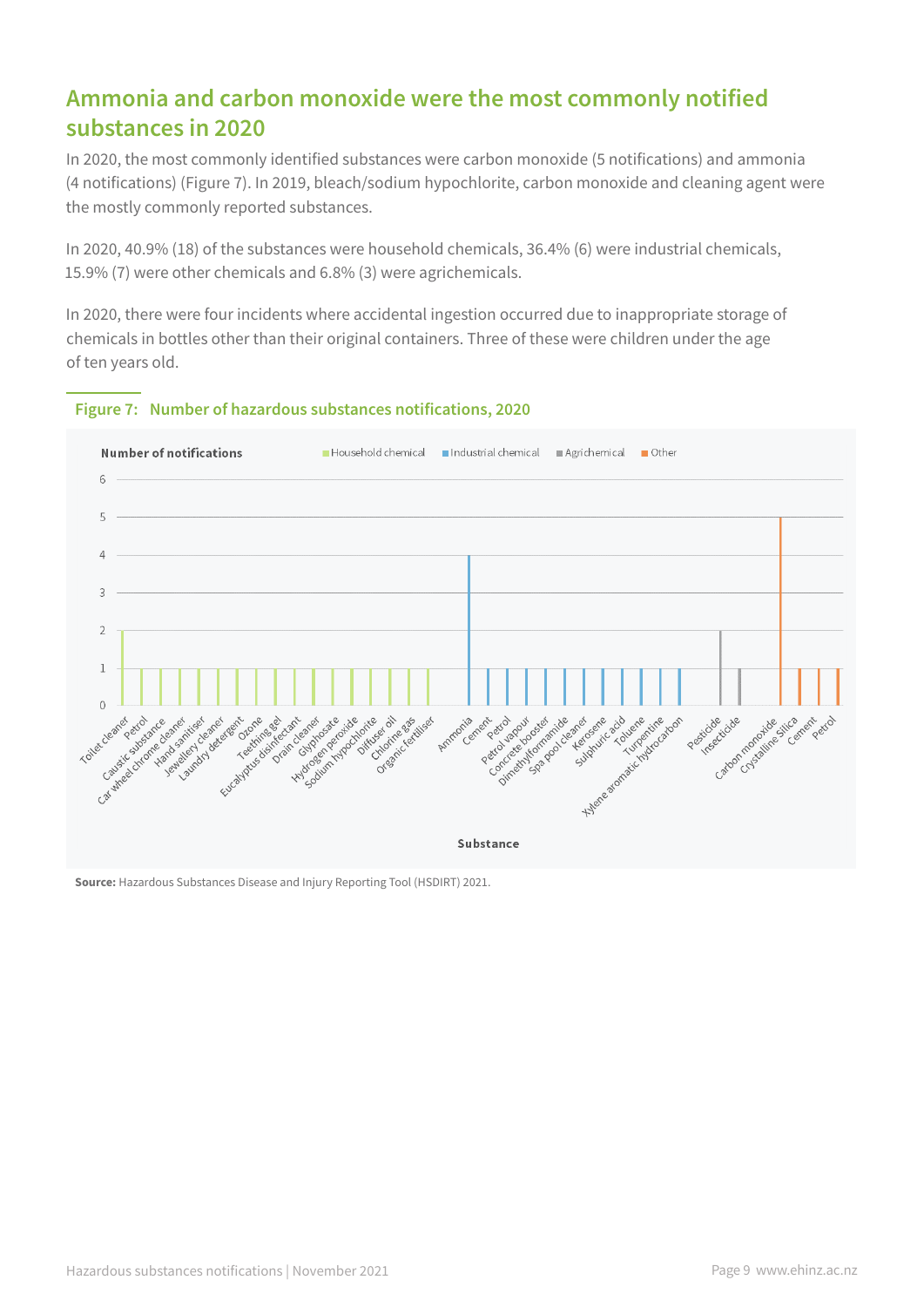# **Although the most commonly notified place of injury was at home, 25–54 year old males had a higher percentage of injury at the workplace in 2014–20**

In 2014–20, although the most commonly notified place of injury was at home (46.7%, 297 notifications), males in the 25–54 years age group had a higher percentage of injury at the workplace compared with females of the same age group (42.1% vs 30.7%) (Table 1). For children under five, 83% of the injuries occurred in the home, because that's where they spend most of their time (BPAC 2014).

**Table 1: Number of hazardous substances notifications, by exposure place, age group and sex, 2014–20**

|                                         | $0 - 4$<br>years |                | $5 - 14$<br>years |                | $15 - 24$<br>years |                | $25 - 34$<br>years |              | $35 - 44$<br>years |                | $45 - 54$<br>years |              | $55 - 64$<br>years |              | $65+$<br>years |                         |                       |              |
|-----------------------------------------|------------------|----------------|-------------------|----------------|--------------------|----------------|--------------------|--------------|--------------------|----------------|--------------------|--------------|--------------------|--------------|----------------|-------------------------|-----------------------|--------------|
| <b>Exposure</b><br>place                | Ŵ                | ⊕              | ရှိ               | ⊕              | ရှိ                | ក្លិ           | ႐ူ                 | ឰ            | ႐ူ                 | ជួ             | ဂူ                 | ∯            | ႐ူ                 | ជួ           | ႐ူ             | $\int_0^{\infty}$<br>'π | <b>Unknown</b><br>age | <b>Total</b> |
| Home                                    | 29               | 30             | $\overline{1}$    | $\mathcal G$   | $15\,$             | 14             | 25                 | 18           | 23                 | 19             | 24                 | 18           | 15                 | 11           | 18             | 15                      | $\overline{7}$        | 297          |
| Workplace                               | $\mathbf{1}$     | $\mathbf 0$    | $\mathbf 0$       | $\overline{0}$ | 19                 | 16             | 37                 | 15           | 22                 | $10\,$         | 29                 | 10           | 17                 | 8            | $\overline{2}$ | $\mathbf{1}$            | 11                    | 198          |
| Public place                            | $\mathbf{1}$     | $\mathbf 0$    | $\mathbf 1$       | $\sqrt{a}$     | $\overline{2}$     | $\overline{2}$ | $\overline{4}$     | $\sqrt{0}$   | $\overline{4}$     | $\overline{0}$ | $\overline{2}$     | $\mathsf 3$  | $\overline{2}$     | $\mathbf 1$  | $\mathbf{1}$   | $\mathbf{1}$            | $\Omega$              | 24           |
| School/<br>Early<br>childhood<br>centre | $\mathbf{0}$     | $\overline{0}$ | 6                 | 6              | $\mathbf 0$        | $\overline{2}$ | $\mathbf 0$        | $\mathbf{1}$ | $\mathbf 0$        | $\overline{0}$ | $\Omega$           | $\mathbf 0$  | $\mathbf 0$        | $\mathbf{0}$ | $\mathbf 0$    | $\theta$                | $\Omega$              | 15           |
| Other                                   | $\mathbf{0}$     | 1              | $\overline{2}$    | $\Omega$       | $\overline{2}$     | 3              | $\overline{0}$     | 1            | $\mathbf{1}$       | 3              | 6                  | $\mathbf{1}$ | $\overline{2}$     | $\mathbf{1}$ | 3              | $\mathbf{1}$            | $\Omega$              | 27           |
| Unknown<br>exposure<br>place            | $\overline{4}$   | 5              | $\mathbf{1}$      | $\overline{2}$ | 9                  | 5              | 11                 | 6            | 12                 | 6              | 9                  | 3            | $\overline{7}$     | $\mathbf{1}$ | 8              | $\overline{0}$          | $\overline{0}$        | 89           |
| <b>Total</b>                            | 35               | 36             | 17                | 17             | 47                 | 42             | 77                 | 41           | 62                 | 38             | 70                 | 35           | 43                 | 22           | 32             | 18                      | 18                    | 650          |

**Source:** Hazardous Substances Disease and Injury Reporting Tool (HSDIRT) 2021.

| <b>Key</b> |        |
|------------|--------|
|            | Male   |
|            | Female |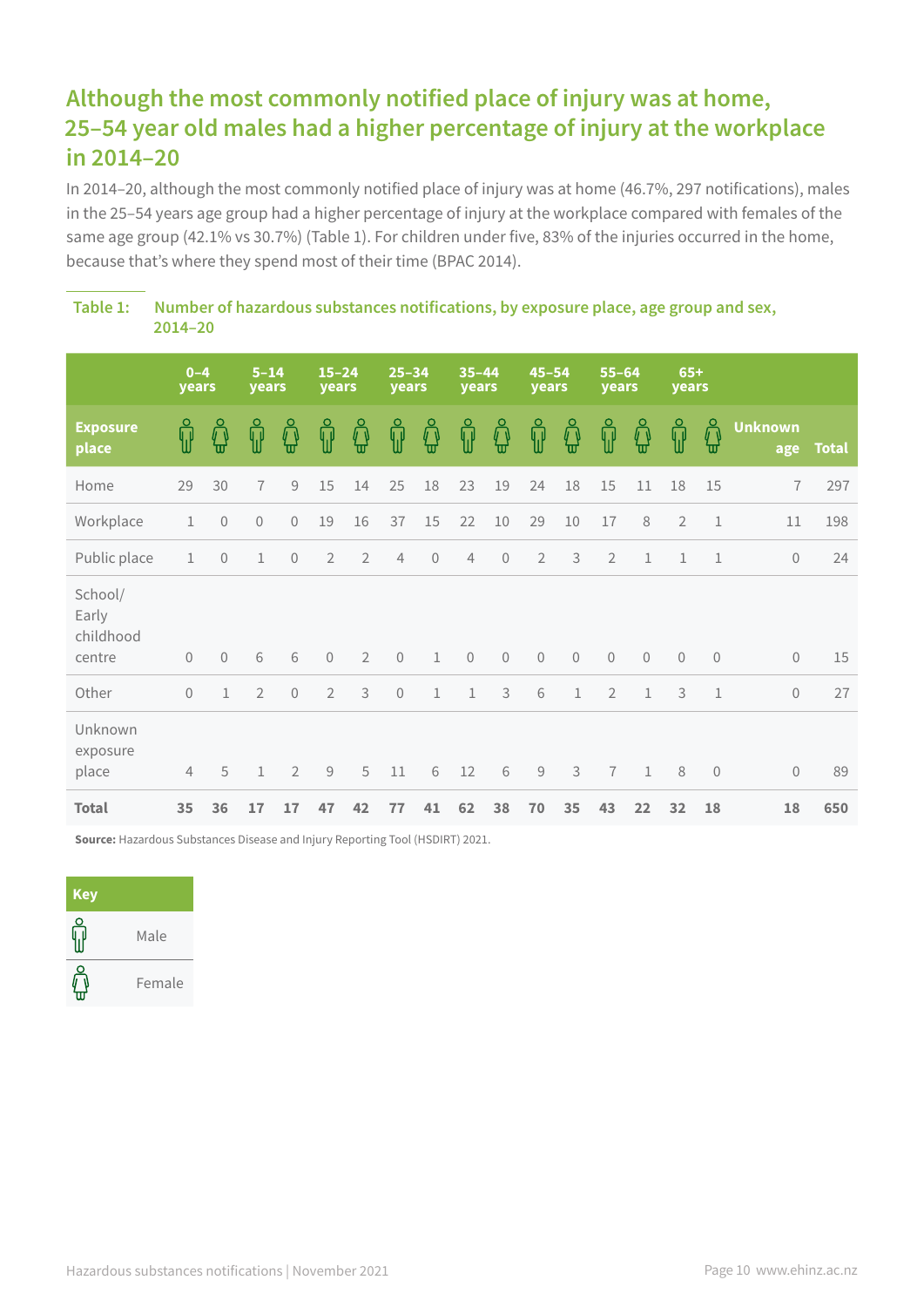# **The majority of hazardous substances injuries notified were unintentional across all age groups in 2014–20**

When investigating hazardous substances injuries, intent is categorised as either intentional, unintentional or unknown by the public health unit.

In 2014–20, the majority of the hazardous substances injuries notified were unintentional across all age groups (Figure 8).



**Figure 8: Hazardous substances notifications, by intent and age group, 2014–20 (% of total notifications)**

**Source:** Hazardous Substances Disease and Injury Reporting Tool (HSDIRT) 2021.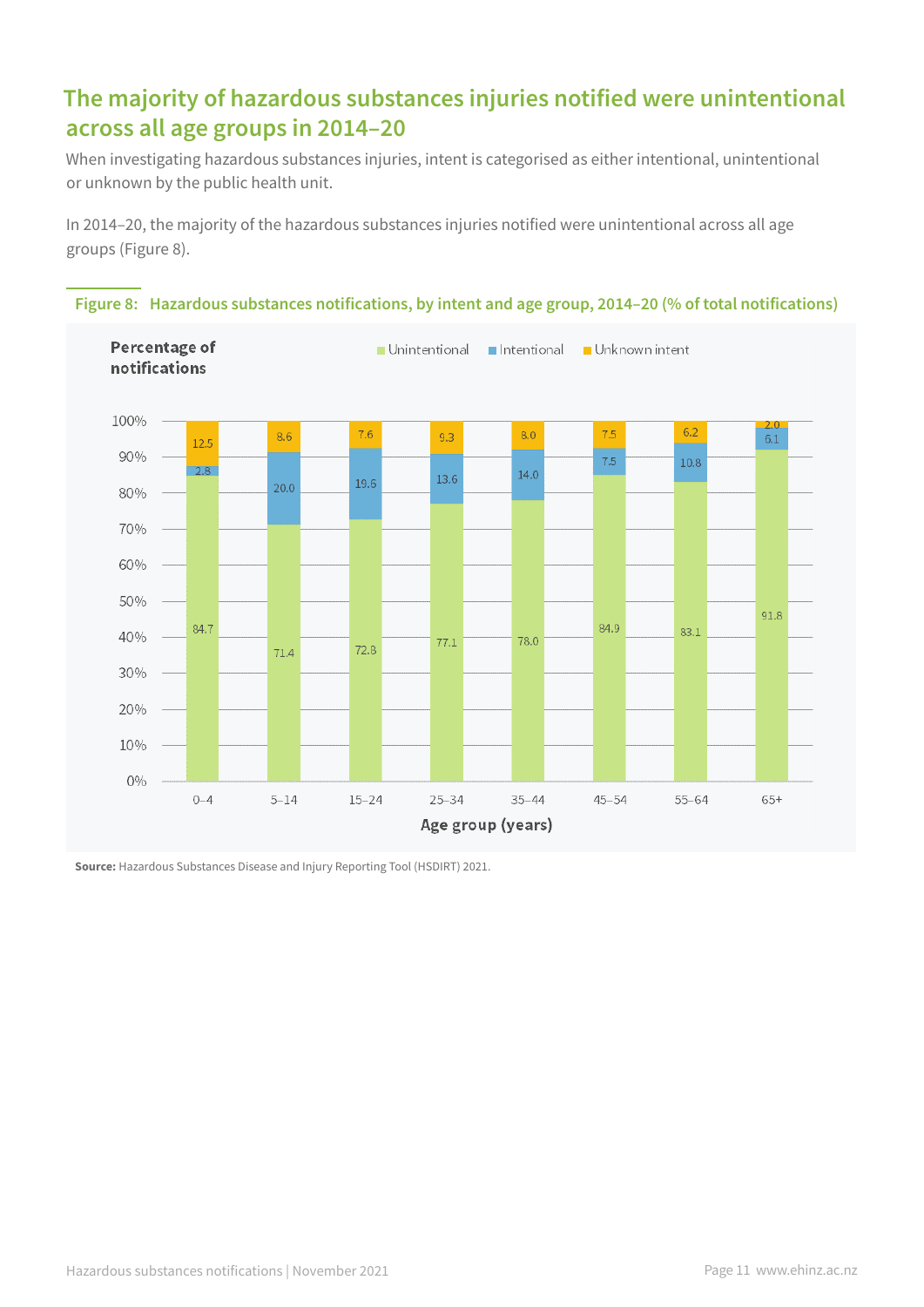### **The most common route of exposure for children under five was ingestion**

In 2014–20, the most common route of exposure for children under five years was ingestion (60 out of 84 notifications) (Figure 9). Children, especially under the age of five, commonly spend time exploring their surroundings at home, with regular hand-mouth contact with items they encounter there. If they gain access to hazardous substances, especially if stored incorrectly or unsafely, this can lead to unintentional exposures (Safekids Aotearoa, 2015). Whereas for other age groups, their most common route of exposure was inhalation.



#### **Figure 9: Number of notifications, by exposure route and age group, 2014–20**

**Note:** More than one exposure route can be recorded for a single notification. Therefore, the total can add to more than the number of notification. **Source:** Hazardous Substances Disease and Injury Reporting Tool (HSDIRT) 2021.